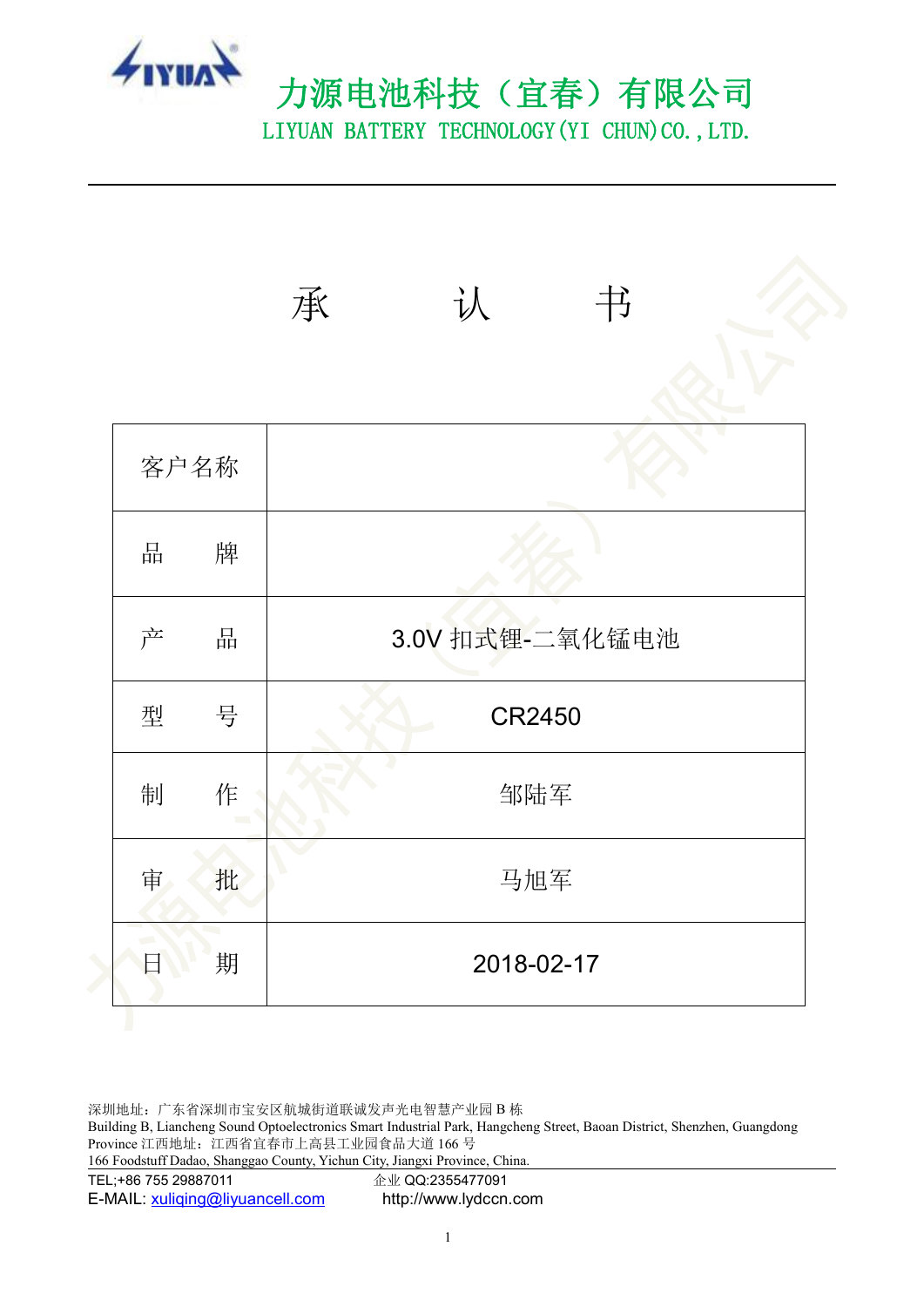

LIYUAN BATTERY TECHNOLOGY (YI CHUN) CO., LTD.

#### **1.** 【范围】

本承认书的各种技术参数仅适用于 3V 锂锰扣式电池 CR2450, 该电池由力 源电池科技(宜春)有限公司生产。

## **2.** 【技术参数】

| 表一:    |        |             |                 |                          |
|--------|--------|-------------|-----------------|--------------------------|
| 项      | 目      | 单位          | 数值              | 件<br>条                   |
|        | 公称电压   | V           | 3.0             | 无负载                      |
| 公称容量   |        | mAh         | 600             | 20℃时标准电阻 7.5kΩ放<br>电至 2V |
| 瞬时短路电流 |        | mA          | $\geqslant$ 350 | 时间≤0.5秒                  |
| 开路电压   |        | V           | $\geq 3.30$     | 无负载                      |
| 贮存温度   |        | $^{\circ}C$ | $0 - 35$        | 室温                       |
|        | 标准重量   | g           | 6.2             | 每只电池                     |
|        | 初始值    | 标准值         | 1520h           | 在负载 7.5KΩ、20~25℃         |
| 放电时间   |        | 最小值         | 1480h           | 的温度、终止电压为                |
|        | 经12个月贮 | 标准值         | 1460h           | 2.0V 的情况下持续放电            |
|        | 存后的数值  | 最小值         | 1410h           | 时间                       |

表二:

| 保存条件 | ⁄フ /山<br>余<br>--                                  | 特性值                            |
|------|---------------------------------------------------|--------------------------------|
| 自放电率 | 常温常湿条件<br>. F<br>"'下贮存<br>$\mu$<br>12<br>八<br>. . | $\overline{\phantom{a}}$<br>5% |

#### **3.** 【产品规格和测试方法】

除非特别说明, 所有的测试都在下列常温条件下进行: 环境温度: 20~25℃ 环境湿度:65±20%。见表三

### **4.** 【使用注意事项】

- 4.1 正确安装和使用电池,防止短路和装错正负极。
- 4.2 安装前要检查电池极端和所用器具及其接点,以保证清洁和导电,所用 器具不能造成短路。
- 4.3 新电池不要与使用过的电池混用,不同牌号、等级和品种的电池不要混 用,以免增加漏液的可能性。
- 4.4 电池使用后不得加热,充电或其它的手段反复使用,以免发生爆炸、破

Building B, Liancheng Sound Optoelectronics Smart Industrial Park, Hangcheng Street, Baoan District, Shenzhen, Guangdong Province 江西地址:江西省宜春市上高县工业园食品大道 166 号

|                      | 166 Foodstuff Dadao, Shanggao County, Yichun City, Jiangxi Province, China. |
|----------------------|-----------------------------------------------------------------------------|
| TEL:+86 755 29887011 | 企业 QQ:2355477091                                                            |

| TEL;+86 755 29887011 |  |  |
|----------------------|--|--|
|                      |  |  |

| E-MAIL: xuliging@liyuancell.com | http://www.lydccn.com |
|---------------------------------|-----------------------|
|---------------------------------|-----------------------|

深圳地址:广东省深圳市宝安区航城街道联诚发声光电智慧产业园 B 栋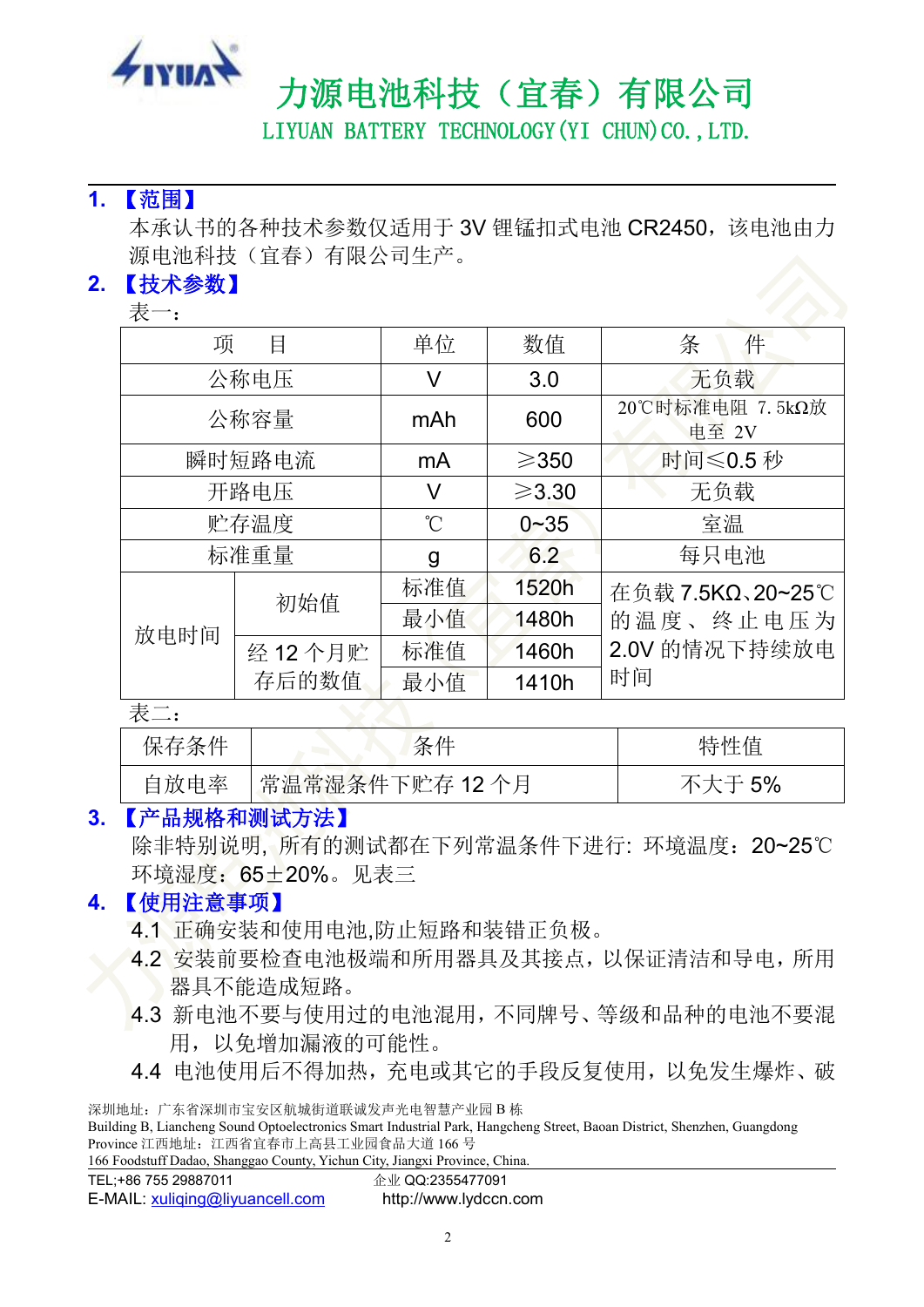

LIYUAN BATTERY TECHNOLOGY (YI CHUN) CO., LTD.

损和漏液。

4.5 不得将电池投入火中,也不要拆卸电池,以免发生危险。

- 4.6 妥善保管微型电池,以防幼儿误吞。<br>4.7 要注意电池的规定贮存期限。
- 4.7 要注意电池的规定贮存期限。

|                | 表三:                  |                                                                                                     |     |                   |
|----------------|----------------------|-----------------------------------------------------------------------------------------------------|-----|-------------------|
| 序<br>号         | 测试项目                 | 测试方法                                                                                                |     | 准<br>标            |
| 1              | 外形尺寸                 | 用精确度大于 0.02mm 的游标卡尺测<br>试时,为防止电池短路,卡尺的一端卡                                                           | 直径  | $24.5(-0.20)$ mm  |
|                |                      | 头上应贴上一层绝缘材料                                                                                         | 高度  | $5.0(-0.20)$ mm   |
| $\overline{2}$ | 开路电压                 | 万用表的精确度不低于 0.25%, 内阻大<br>$\pm$ 1M $\Omega$                                                          |     | $\geqslant$ 3.30V |
| 3              | 瞬时短路<br>流<br>电       | 用万用表测试时,每次时间不超过 0.5<br>秒, 避免重复测试, 若需再次测试时,<br>时间间隔应在半小时以上                                           |     | $\geqslant$ 350mA |
| 4              | 观<br>外               | 目测                                                                                                  | 无锈迹 | 外观平整、光洁、          |
| 5              | 放电容量                 | 在 20~25℃的温度和 65±20%的湿度<br>的条件下放置8小时以上, 在负载7.5<br>KΩ, 终止电压为 2.0V 的情况下持续放<br>电时间时所测容量(新电:生产后三个月<br>内) |     | $\geqslant$ 1520h |
| 6              | 振摔测试                 | 将合格样品放在振动机的振台上,启动<br>振动机, 振动频率为 10-15 次/分钟, 持<br>续振动一小时                                             |     | 电池性能稳定            |
| $\overline{7}$ | 高<br>温<br>耐漏液测试      | 在45℃的条件下贮存30天                                                                                       |     | 无漏液               |
| 8              | 过<br>放<br>电<br>耐漏液测试 | 在电池终止电压达到 2.0V 后, 持续放<br>电5小时                                                                       |     | 无漏液               |

## **5.** 【**3.0V** 扣式锂**-**二氧化锰电池剖面图】 (详见第 6 页)

**6.** 【放电图】 (详见第 7 页)

深圳地址:广东省深圳市宝安区航城街道联诚发声光电智慧产业园 B 栋

Building B, Liancheng Sound Optoelectronics Smart Industrial Park, Hangcheng Street, Baoan District, Shenzhen, Guangdong Province 江西地址:江西省宜春市上高县工业园食品大道 166 号

| 166 Foodstuff Dadao, Shanggao County, Yichun City, Jiangxi Province, China. |  |  |
|-----------------------------------------------------------------------------|--|--|
|                                                                             |  |  |

TEL;+86 755 29887011 企业 QQ:2355477091

E-MAIL: [xuliqing@liyuancell.com](mailto:xuliqing@liyuancell.com) http://www.lydccn.com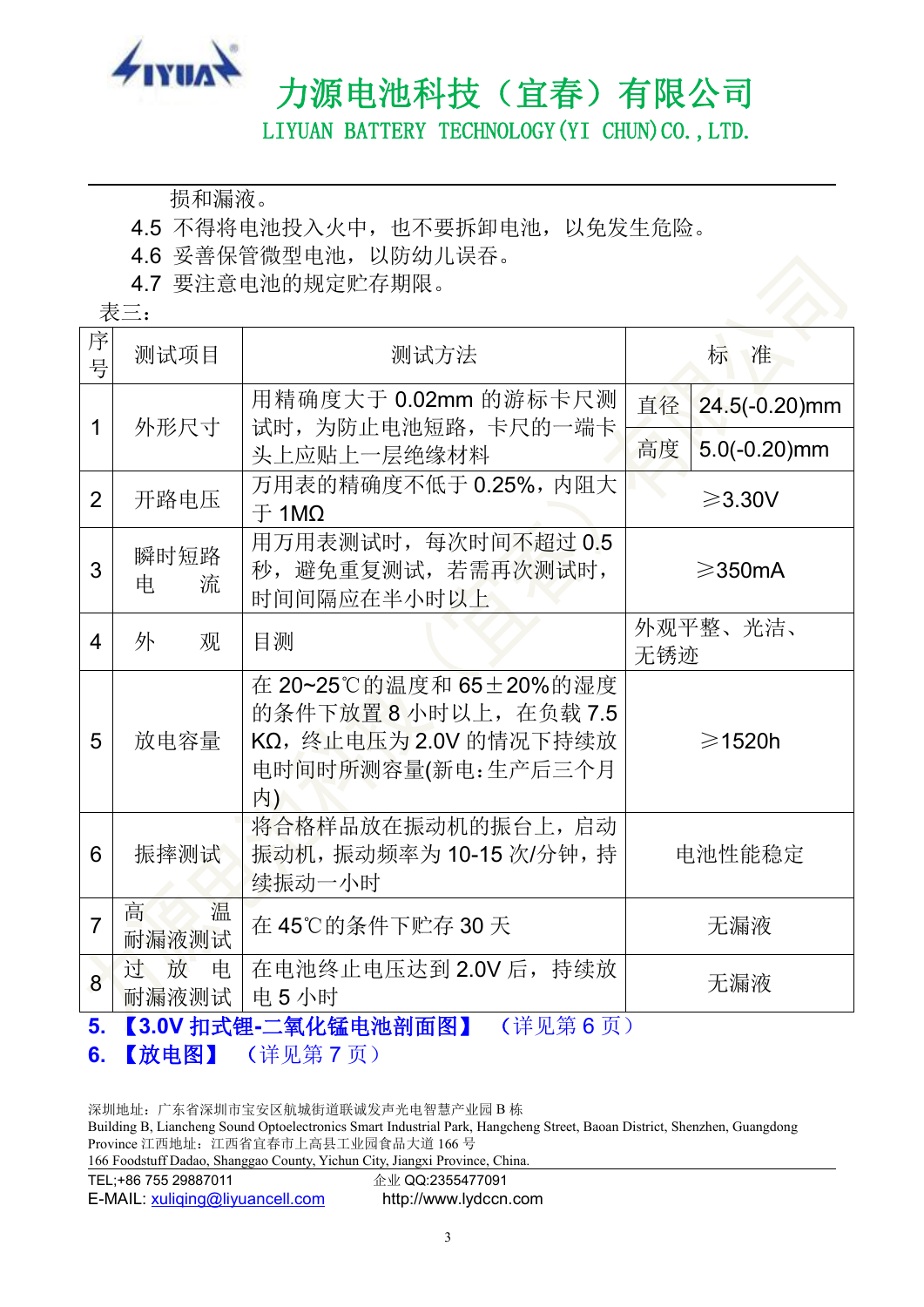

# APPROVAL SHEET

| <b>MESSRS</b>                |                                    |
|------------------------------|------------------------------------|
| <b>BRAND</b>                 |                                    |
| <b>PRODUCT</b>               | 3.0V LITHIUM-MANGANESE BUTTON CELL |
| <b>MODEL</b>                 | CR2450                             |
| <b>PREPARED</b><br><b>BY</b> |                                    |
| <b>APPROVED</b><br><b>BY</b> | <b>MA XU JUN</b>                   |
| <b>DATE</b>                  | FEB. 17, 2018                      |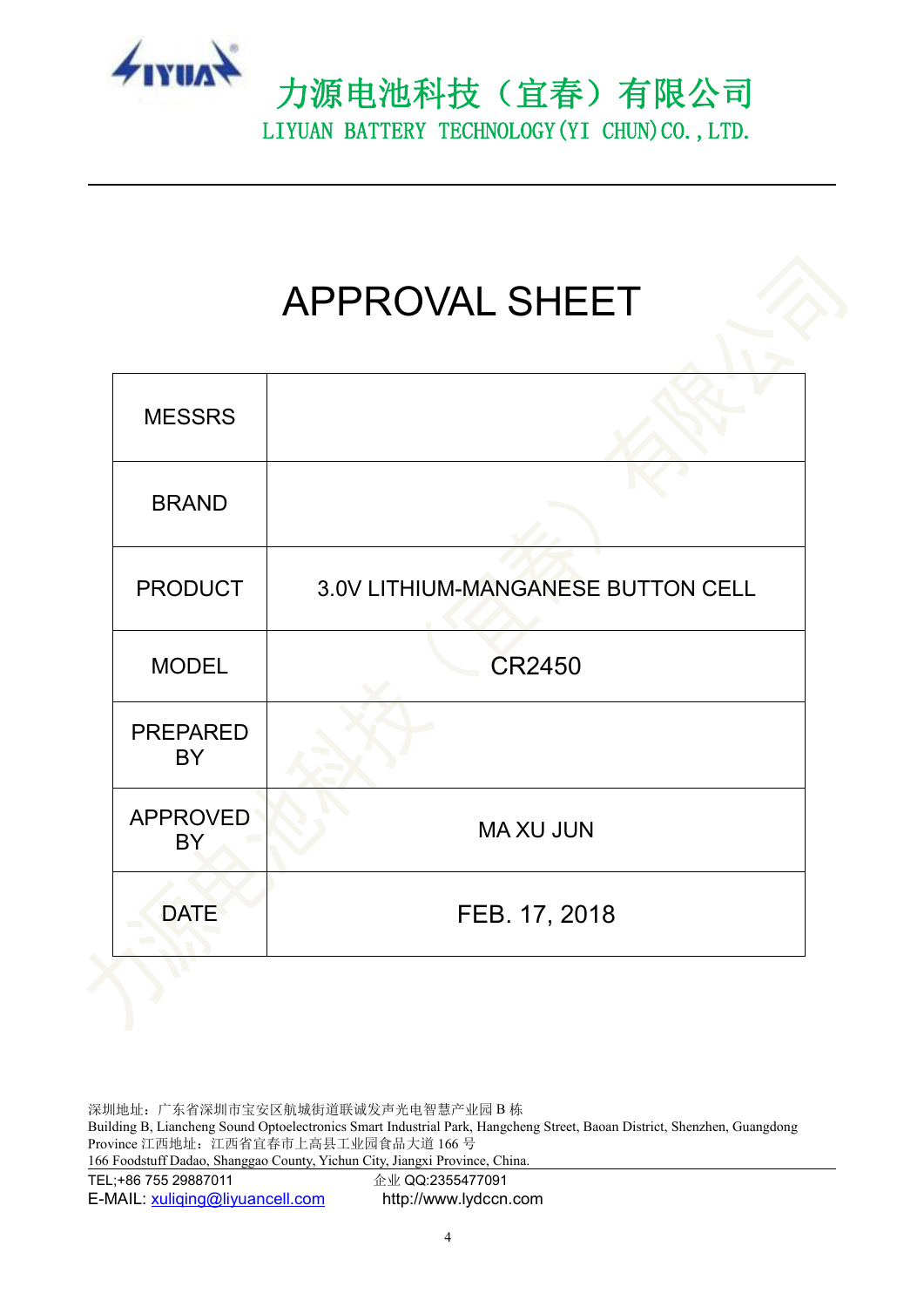

LIYUAN BATTERY TECHNOLOGY (YI CHUN) CO., LTD.

#### **1.** 【**SCOPE**】

This specification applies to the following 3.0v lithium button cell CR2450 made by LIYUAN BATTERY TECHNOLOGY(YI CHUN)., LTD.

#### **2.** 【**RATINGS**】

TABLE Ⅰ:

| <b>ITEM</b>                            |                     | <b>UNIT</b>    | <b>SPECIFICATIONS</b> | <b>CONDITIONS</b>                                                                          |  |
|----------------------------------------|---------------------|----------------|-----------------------|--------------------------------------------------------------------------------------------|--|
|                                        | Nominal voltage     | V              | 3.0                   | Standard discharge                                                                         |  |
|                                        | Nominal capacity    | mAh            | 600                   | At 20 $^{\circ}$ C.<br>$\Omega$<br>discharge standard<br>resistance 7.5 k to 2 v           |  |
| Instantaneous short-circuit<br>current |                     | mA             | $\geqslant$ 350       | Time $\leq 0.5$ second                                                                     |  |
| Off-load voltage                       |                     | V              | $\geqslant$ 3.30      |                                                                                            |  |
|                                        | Storage temperature |                | $0 - 35$              |                                                                                            |  |
|                                        | Standard weight     | g              | 6.2                   | Unit cell                                                                                  |  |
|                                        | Initial             | Standard       | 1520h                 | Continuous discharge with load<br>7.5k $\Omega$ , till 2.0v end-voltage at<br>$20 - 25$ °C |  |
| Service<br>output                      |                     | <b>Minimum</b> | 1480h                 |                                                                                            |  |
|                                        | After 12 months     | Standard       | 1460h                 |                                                                                            |  |
|                                        | storage             | <b>Minimum</b> | 1410h                 |                                                                                            |  |

#### TABLE Ⅱ:

| TEM                    | <b>CONDITIONS</b>                                                                                                          | <b>CHARACTERISTICS</b> |  |
|------------------------|----------------------------------------------------------------------------------------------------------------------------|------------------------|--|
| Self-discharge<br>rate | Stored for 12 months at normal temperature,<br>then continuously discharged with $15k\Omega$ load till<br>2.0v end-voltage | ≲5%                    |  |

#### **3.** 【**PERFORMANCE AND TEST METHODS**】

Unless otherwise stated, all the testing is carried out under the condition: environmental temperature, 20℃~25℃; environmental humidity, 65±20%. Please refer to Table Ⅲ

#### **4.** 【**SUGGESTIONS AND CAUTIONS**】

- 4.1 Install batteries correctly.
- 4.2 Ensure the contact points to be clean and conductive.
- 4.3 Do not mix different types, different brands batteries to serve together.
- 4.4 Do not heat, recharge the batteries.
- 4.5 Do not dispose of the batteries in fire.
- 4.6 Keep away from the small children, if swallowed promptly see doctor.
- 4.7 Pay attention to the producing date.

深圳地址:广东省深圳市宝安区航城街道联诚发声光电智慧产业园 B 栋

Building B, Liancheng Sound Optoelectronics Smart Industrial Park, Hangcheng Street, Baoan District, Shenzhen, Guangdong Province 江西地址:江西省宜春市上高县工业园食品大道 166 号

| 166 Foodstuff Dadao, Shanggao County, Yichun City, Jiangxi Province, China. |  |  |  |
|-----------------------------------------------------------------------------|--|--|--|
|                                                                             |  |  |  |

TEL;+86 755 29887011 <br>E-MAIL: xuliqing@liyuancell.com http://www.lydccn.com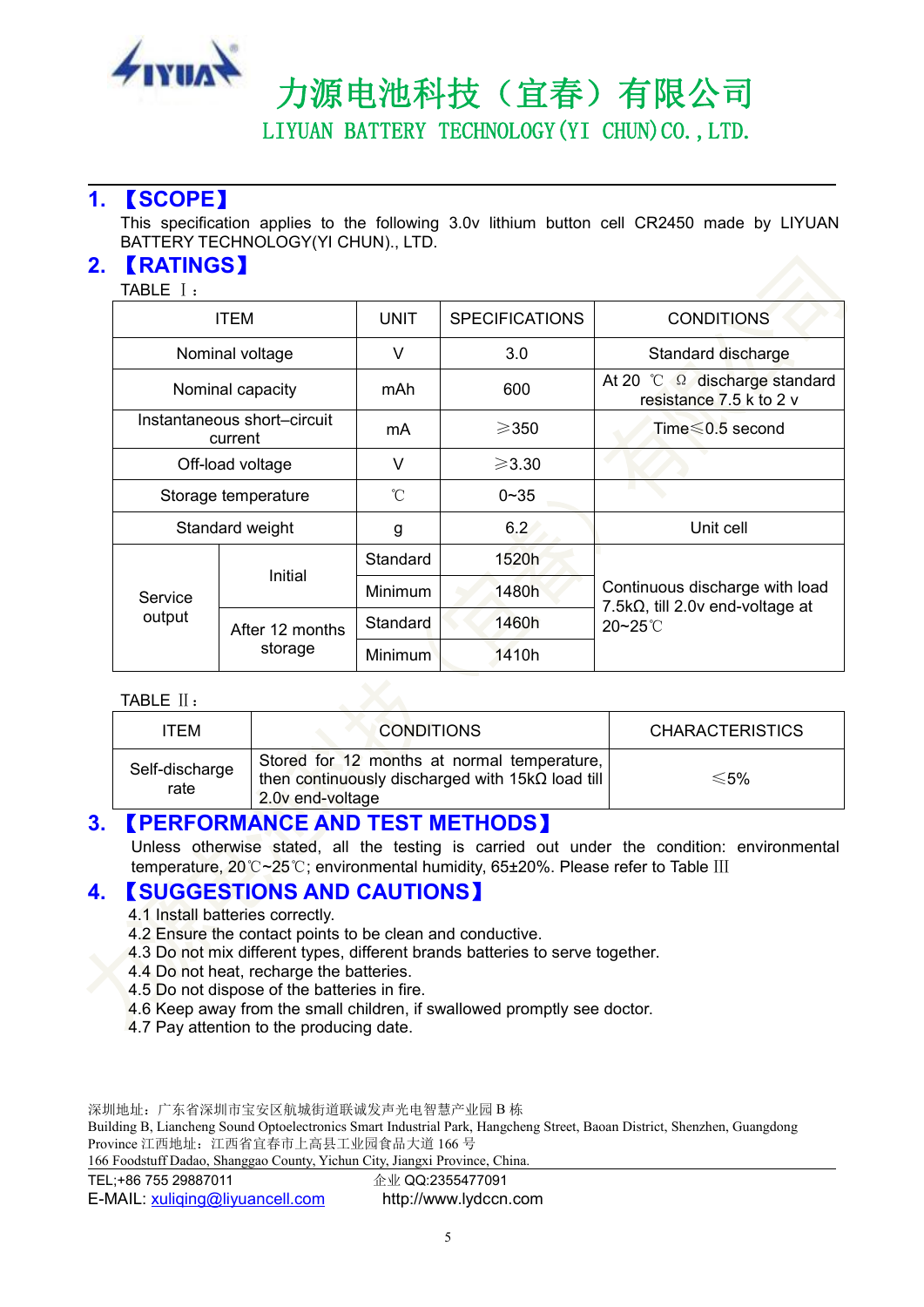

LIYUAN BATTERY TECHNOLOGY (YI CHUN) CO., LTD.

TABLE Ⅲ:

| <b>No</b>      | <b>ITEM</b>                               | <b>TEST METHODS</b>                                                                                                                                                                     | <b>STANDARED</b>                                         |                 |
|----------------|-------------------------------------------|-----------------------------------------------------------------------------------------------------------------------------------------------------------------------------------------|----------------------------------------------------------|-----------------|
| 1              | <b>Dimensions</b>                         | Using vernier caliper (accuracy $\geq 0.02$ ) while<br>avoiding short-circuit                                                                                                           | Diameter                                                 | 24.5 (-0.20) mm |
|                |                                           |                                                                                                                                                                                         | Height                                                   | $5.0(-0.20)$ mm |
| $\overline{2}$ | Off-load<br>voltage                       | Using multimeter (accuracy≥0.25%) internal<br>resistance $\geq 1 \text{M}\Omega$                                                                                                        | $\geqslant$ 3.30 $v$                                     |                 |
| 3              | Instantaneous<br>short-circuit<br>current | Time of short-circuit should be less than 0.5<br>second and avoid repeated test within half<br>an hour                                                                                  | $\geqslant$ 350 mA                                       |                 |
| 4              | Appearance                                | Eyeballing                                                                                                                                                                              | Bright,<br>clean, no rust,<br>no<br>leakage, And no flaw |                 |
| 5              | Capacity                                  | Continuously discharge for 8 hours with<br>load 7.5k $\Omega$ , temperature at 20~25°C,<br>humidity at $65 \pm 20\%$ till 2.0v end-voltage<br>(for fresh battery only: within 3 months) | $\geqslant$ 1520h                                        |                 |
| 6              | <b>Vibration test</b>                     | Put battery on the platform of the vibrations<br>machine, start the machine and adjust the<br>frequency form 10 times per minute to 15<br>times per minute. keep it running for an hour | Characteristics keep stability                           |                 |
| 7              | Leakage at<br>high<br>temperature         | Stored under temperature $(45^{\circ}$ C) for 30<br>days                                                                                                                                | No leakage allowed                                       |                 |
| 8              | Over<br>discharge<br>Test                 | After<br>2.0v<br>end-voltage,<br>continuously<br>discharged for 5 hours                                                                                                                 | No leakage allowed                                       |                 |

# **5.** 【**BENCH SECTION OF 3.0V LITHIUM MANGANESE DIOXIDE BUTTON CELL**】3.0V扣式锂-锰电池剖面图

Bench Section of 3.0V Lithium Manganese Dioxide Button Cell